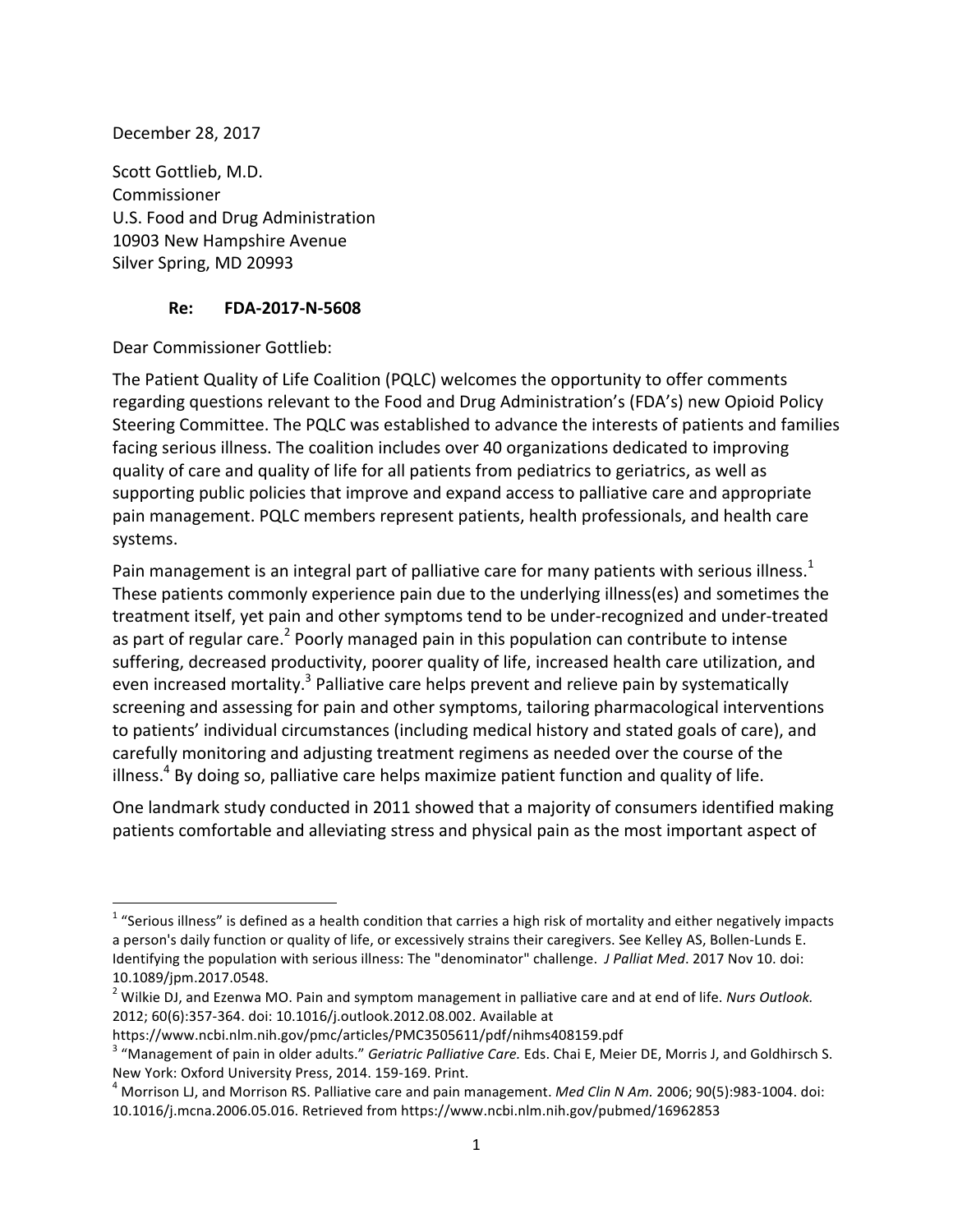palliative care.<sup>5</sup> For example, dyspnea occurs in over 50 percent of patients with underlying serious illness (e.g., COPD, heart failure, or chronic lung disease) and is correlated with lower quality of life and with physical, emotional, and cognitive changes including anorexia, fatigue, poor concentration, depression, and memory loss.<sup>6</sup> Opioids are widely accepted as the first line treatment of dyspnea after other disease-targeting or modifying therapies are optimized.<sup>7,8</sup>

PQLC is mindful of the serious and growing public health crisis caused by the *inappropriate* use of opioid analgesics, and support evidence-based efforts to reduce harms and adverse events associated with such misuse. At the same time, we want to make sure that public policies intended to reduce inappropriate use of opioids do not simultaneously create access barriers to pain management for patients for whom opioids are medically indicated and who are benefiting from such treatment.

We offer the following comments regarding the specific topics/questions posed in the public docket:

# **I. Assessing Benefit and Risk in the Opioids Setting**

FDA asks for comments on its approach to assessing benefits and risks when making regulatory decisions regarding opioids. It asks for comments specifically in relation to the approach that incorporates extensive review of the risks related to misuse and abuse detailed in the July 6, 2017 article in the *Journal of the American Medical Association (JAMA).*<sup>9</sup> The agency also states it is reviewing the recommendations in the report it commissioned from the National Academy of Sciences, Engineering, and Medicine: *Pain Management and the Opioid Epidemic: Balancing Societal and Individual Benefits and Risks of Prescription Opioid Use, Consensus Study Report*, 10 and asks for comments regarding this report and its recommendations.

FDA specifically asks the following questions:

<u> Andrew Maria (1989)</u>

1. How should FDA tailor, or otherwise amend, its assessment of benefit and risk in the *context of opioid drugs to ensure that the Agency is giving adequate consideration to the* 

 $5$  Public Opinion Strategies. "2011 Public Opinion Research on Palliative Care." Available at *http://patientqualityoflife.org/wp-content/uploads/2014/03/1.2-Palliative-Care-Consumer-Research-Findings-Summary.pdf*

 $^6$  Kamal AH, Maguire JM, Wheeler JL, et al. Dyspnea review for palliative care professional: assessment, burdens, and etiology. *J Palliat Med*. 2011 Oct;14(10):1167-1172<br><sup>7</sup> Mahler DA, Selecky PA, Harrod CG, et al. American College of Chest Physicians consensus statement on the

management of dyspnea patients with advanced lung or heart disease. Chest. 2010;137(3):674-691<br>
<sup>8</sup> Mahler DA. Opioids for refractory dyspnea. Expert Rev Respir Med. 2013 Apr;7(2):123-34; quiz 135.<br>
<sup>9</sup> Gottlieb S and Wood

*JAMA*. 2017;318(5):421-422. Doi:10.1001/jama.2017.9205. Available at *http://jamanetwork.com/journals/jama/*

*fullarticle/2643333.*<br><sup>10</sup> National Academies of Sciences, Engineering, and Medicine. Pain Management and the Opioid Epidemic: Balancing Societal and Individual Benefits and Risks of Prescription Opioid Use, Consensus Study Report. Eds. Bonnie RJ, Ford MA, and Phillips JK. 2017. Available at https://www.nap.edu/catalog/24781/pain-management*and-the-opioid-epidemic-balancing-societal-and-individual*.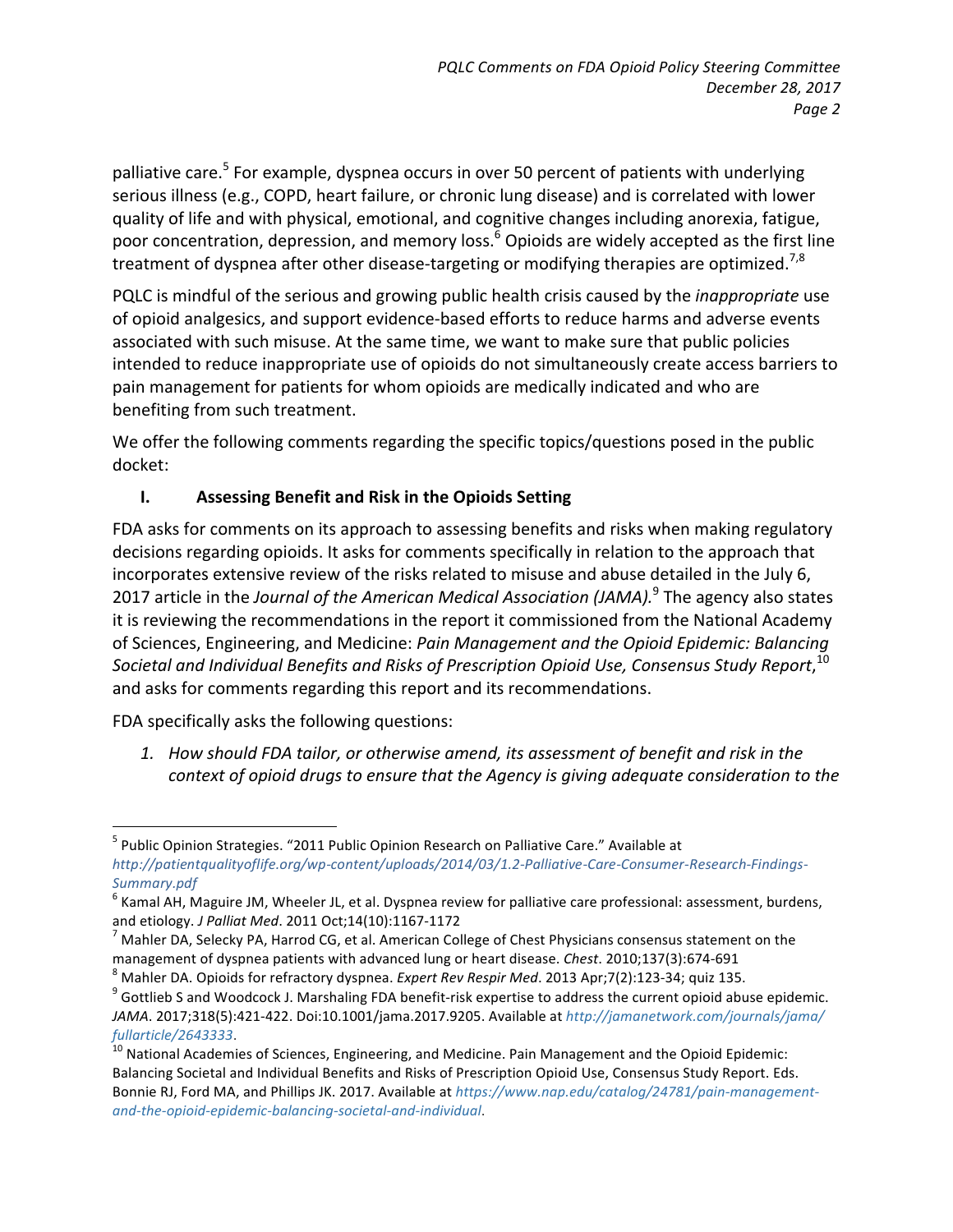risks associated with the labeled indication of these drugs and the risks associated with the potential abuse and misuse of these products?

**PQLC comments:** We note that this question is written to focus on the risks, but many patients receiving palliative care are found on the "benefits" side of this benefit-risk scenario. PQLC urges FDA to focus on the benefits  $-$  in addition to the risks  $-$  of opioids when making regulatory decisions. As the 2017 JAMA article notes in its first paragraph, "opioids...have significant benefits when used as prescribed, yet cause enormous harm when misused and abused. $"^{11}$  We strongly urge FDA and other policymakers to consider the impacts of any new rules, regulations, guidelines, or requirements on patients in need of pain management particularly those receiving it as part of palliative care. Additionally, while FDA is focused on the risks of misuse and abuse of opioids, the agency must also acknowledge the risks of policies that might intentionally or unintentionally decrease legitimate patient access to opioids.

Lastly, it is important to note that palliative care should not be considered the same as end-oflife care. Palliative care is appropriate at any age and at any stage in a serious illness and can be provided along with curative treatment to help patients get well faster. Some patients receiving, or in need of, palliative care are at the end of their lives, but many are not. The benefit-risk calculation for a patient who is expected to live many years is different from the calculation for a patient who is only expected to live months.

2. Are there specific public health considerations other than misuse and abuse that FDA should incorporate into its current framework for benefit and risk assessment as a way to reduce the opioid addiction epidemic? That framework includes, but is not limited to, *how* FDA makes regulatory decisions to approve new opioids, evaluates their use in the postmarket setting, or limits or influences their prescribing through product labeling or *other risk management measures.*

**PQLC comments**: FDA must consider the impacts on patients who are seriously ill and/or receiving palliative care in any measures it takes to prevent misuse and abuse of opioids. Again, we urge FDA to not ignore potential benefits or impacts on patients as it is considering the risks of misuse and abuse of opioids. To better understand these benefits and risks and impacts on patients, PQLC supports FDA and other entities conducting research to evaluate opioid use in a postmarket setting. We encourage FDA to focus postmarket evaluations on questions including:

- What particular populations are at risk for misusing or abusing opioids, particularly in the context of patients who are being treated for pain and receiving palliative care? What are evidence-based risk factors?
- To what extent are risk factors evident in patients who are legitimately being treated with opioids, as opposed to individuals who are misusing an opioid prescription or obtaining the drug through some other means?

<sup>&</sup>lt;u> Andrew Maria (1989)</u>  $11$  See note 9 for full citation.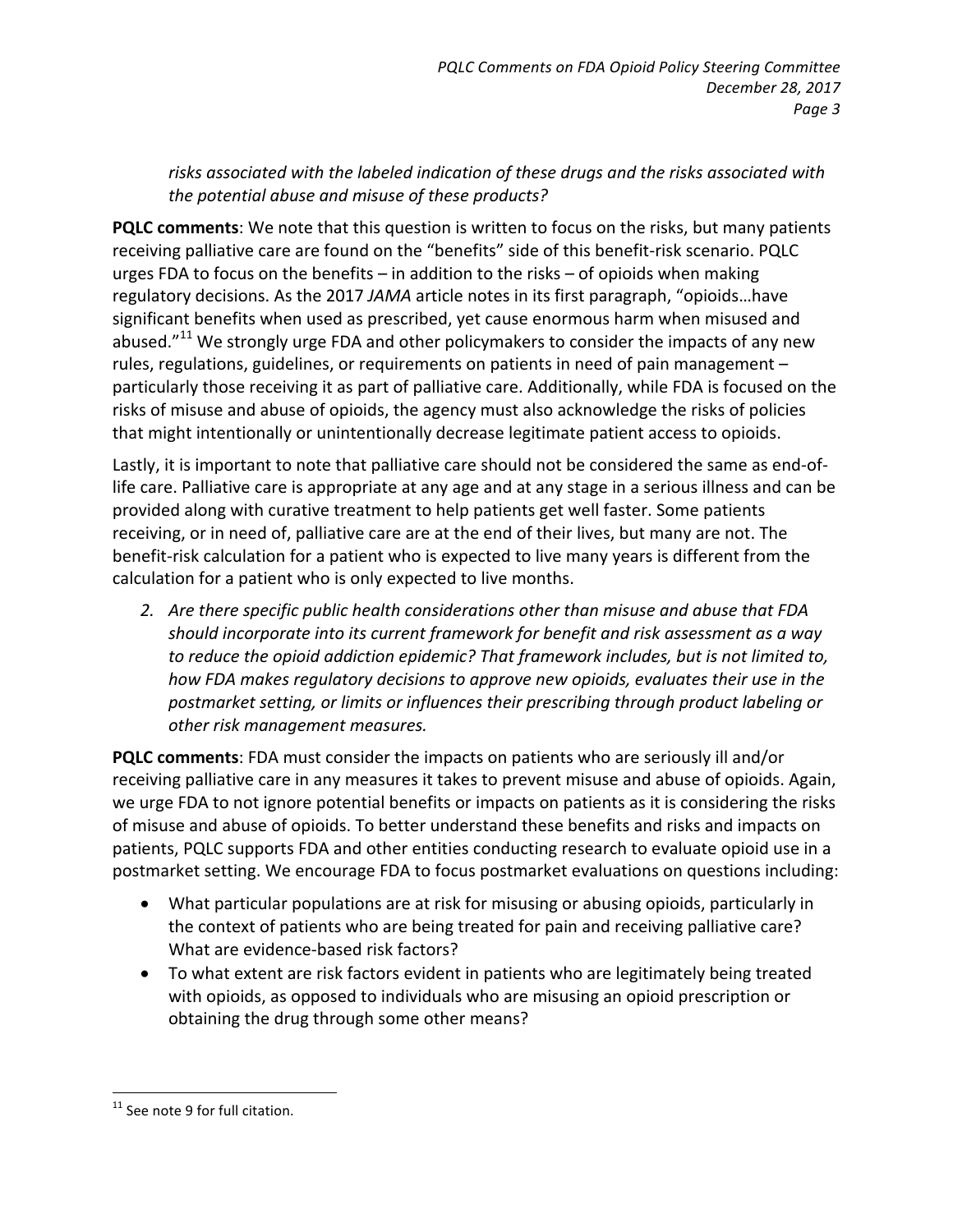We note that a prescription for a high dose of opioids should not be considered an automatic risk factor for misuse and abuse without significant high-quality evidence showing that it is an independent risk factor regardless of individual patient characteristics. Patients receiving palliative care, or those at the end of the life, often do require high doses of these drugs to adequately manage severe pain – and considering high doses an independent risk factor can impact patient access, discouraging patients from asking for help treating their pain or providers from prescribing necessary and effective medication. Other questions to consider in a postmarket evaluation include:

- What are evidence-based risk mitigation strategies, particularly for patients in need of palliative care who have been identified as being at high risk of misuse or abuse?
- How are current guidelines, such as CDC Guideline, impacting patient access to opioids, particularly patients in need of or receiving palliative care?
- How are prescribing limits established by states, payers, and healthcare institutions impacting patient access to opioids, particularly patients in need of or receiving palliative care?

We note that the CDC Guideline specifically excludes patients receiving palliative care, yet many front-line clinicians report that institutions and payers are establishing dose limits for all patients, irrespective of their underlying diagnosis or context or goals.

Such postmarket evaluations must go beyond simply examining whether use of opioids or number of prescriptions has decreased, because those simple data points do not differentiate between appropriate and inappropriate, beneficial and harmful, or legal and illegal use.

## **II.** Steps to Promote Proper Prescribing and Dispensing

FDA references the 2016 Centers for Disease Control and Prevention (CDC) Guideline for *Prescribing Opioids for Chronic Pain*<sup>12</sup> and a 2017 *JAMA* study,<sup>13</sup> stating that it believes "there are situations in which patients are prescribed an opioid analgesic when a non-opioid pain treatment would be adequate or, when an opioid product is necessary, treatment with a shorter course of therapy would be more appropriate, and without specific requirements, variance in prescribing habits are likely to persist." FDA does acknowledge that "there are clinical situations that may require a supply of opioid analgesics that exceeds current CDC guidelines and FDA wants to make sure that patients have what they need in those cases." The agency asks for comments on how it can promote proper prescribing and dispensing.

FDA specifically asks the following questions:

 $12$  Dowell D, Haegerich TM, and Chou R. CDC guideline for prescribing opioids for chronic pain—United States, 2016. Item 6 in "Determining when to initiate or continue opioids for chronic pain." Morbidity and Mortality *Weekly Report Recommendations and Reports* 2016;65(No. RR-1):1-49. doi: 

https://www.cdc.gov/mmwr/volumes/65/rr/rr6501e1.htm.<br> $\frac{13}{13}$  Bicket M C, Long JJ, Pronovost PJ, et al. Prescription opioid analgesics commonly unused after surgery, a systematic review. JAMA Surgery. August 2, 2017, online doi:10.1001/jamasurg.2017.0831. Available at http://jamanetwork.com/journals/jamasurgery/fullarticle/2644905.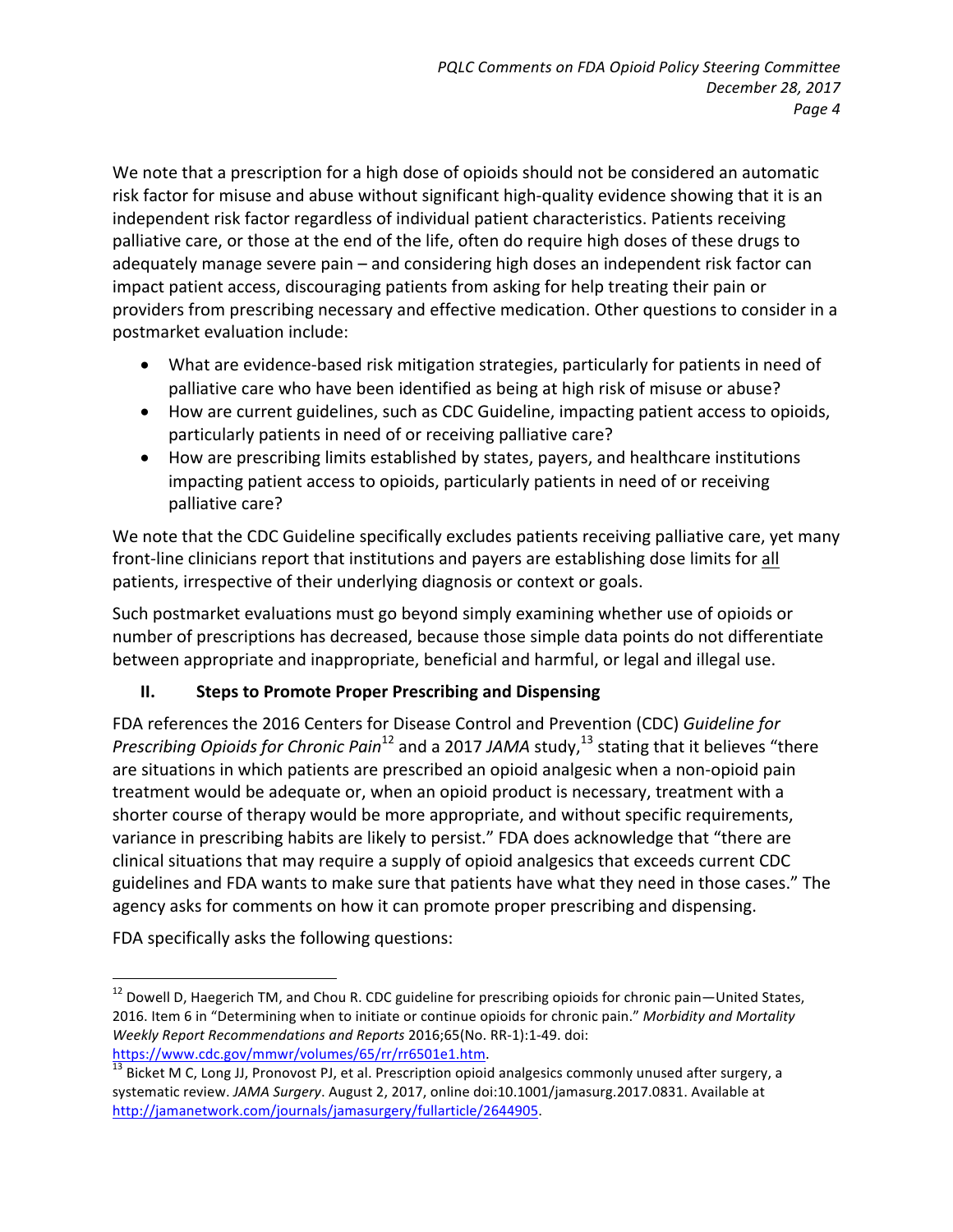1. Should FDA consider adding a recommended duration of treatment for specific types of patient needs (e.g., for specific types of surgical procedures) to opioid analgesic product *labeling?* Or, should FDA work with prescriber groups that could, in turn, develop expert *guidelines on proper prescribing by indication?*

**PQLC Comments:** By prominently referencing the CDC guideline in its preamble, FDA implies that the "proper prescribing" it wants to promote is prescribing that follows this guideline. PQLC would be very concerned if FDA used the CDC guideline as the basis for package labeling requirements or other similar policies, despite the acknowledgement that "there are clinical situations that may require a supply of opioid analgesics that exceeds current CDC guidelines."

PQLC expressed our concerns with the CDC guideline in a letter dated January 13, 2016,  $^{14}$ including the limited opportunity for public input into the guideline development and the resulting recommendations that are not wholly supported by the evidence, or appropriately balanced to accommodate the legitimate needs of all patients who experience severe physical pain due to illness or injury. We also note that the final CDC guideline states it applies to "primary care clinicians who are prescribing opioids for chronic pain *outside of active cancer treatment, palliative care, and end-of-life care.*" (emphasis added)

It is unclear how the scope of the guideline would be applied in such recommended durations on product labels. FDA must carefully consider these questions and all the implications of this proposal: 

- Since the guideline does not apply to clinicians delivering palliative care, would FDA include any recommendations for palliative care patients?
- What are the requirements for patients who do not fall into one of the population recommendations on the label?
- Would clinicians be evaluated based on, or penalized for not following, recommendations on opioid package labels that do not pertain to the conditions for which they are treating certain patients?
- If a patient is being treated for a condition that is included in a product label, but also receiving palliative care (for the same or a separate condition/procedure), which recommendation applies?

In the case of serious illness, it is critical that the FDA allow for individualization of treatment that comes down to the patient and their provider. A palliative care provider must have the authority to prescribe opioids based on the patient's needs as identified through a comprehensive assessment. We are concerned that requiring recommended treatment durations on product labels would narrow the scope of how a specific drug can be used, which can inhibit access depending on a patient's diagnosis and/or symptoms. PQLC's mission is to

 $14$  Patient Quality of Life Coalition. Letter to Drs. Thomas Frieden and Debra Houry, Centers for Disease Control and Prevention. Re: Draft Guideline for Prescribing Opioids for Chronic Pain, 2016 [CDC-2015-0112-0001]. January 13, 2016.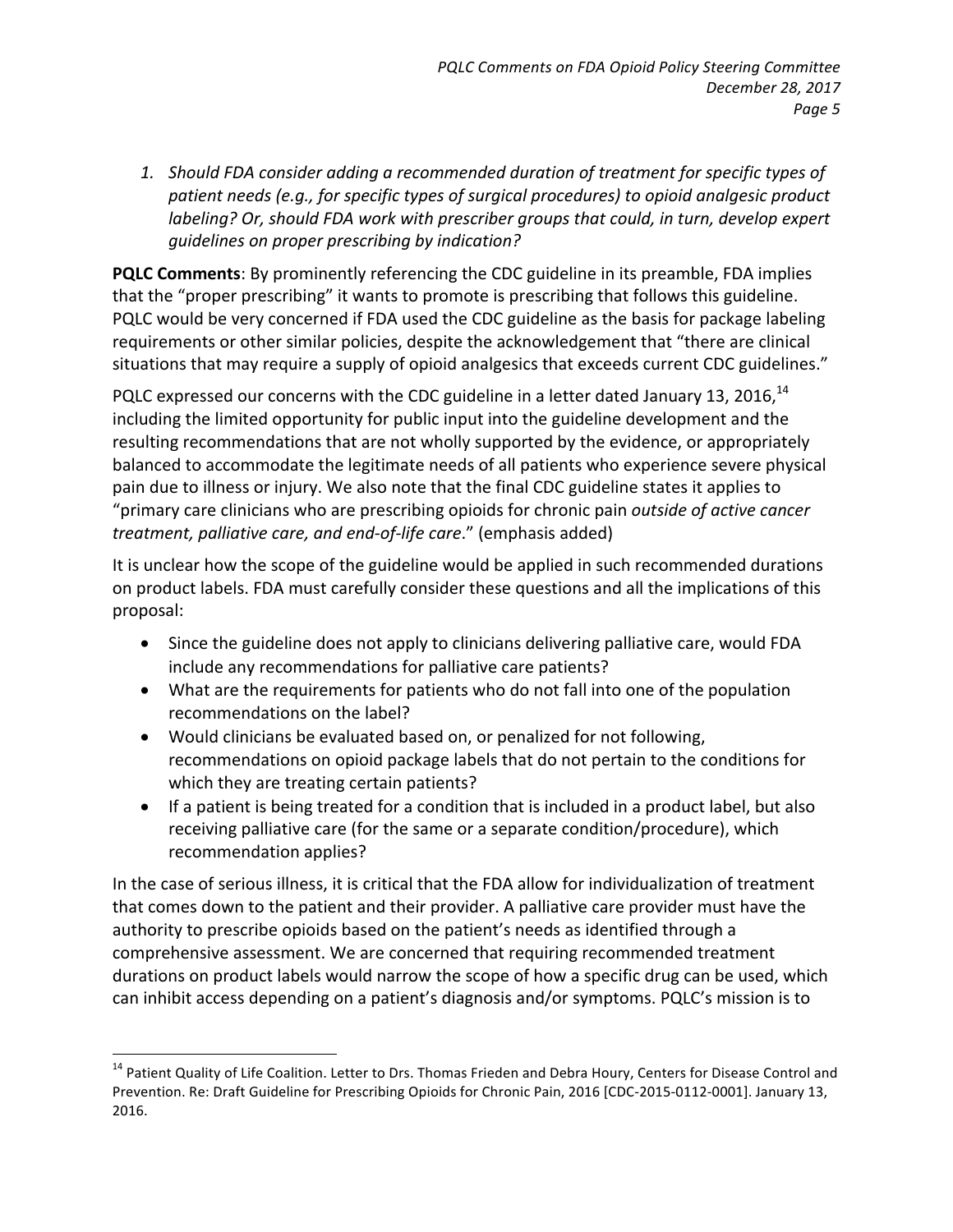increase patient access to palliative care, and we believe this proposal would inhibit effective pain management - a critical component of high-quality palliative care.

If FDA does move forward with adding recommended durations to product labeling, we strongly urge FDA to base such requirements on robust scientific evidence. The CDC guideline noted that more research was needed in several areas regarding opioids. PQLC urges FDA to first focus on gathering needed evidence, working with the National Institutes of Health, CDC, and other appropriate agencies. Furthermore, if FDA were to move forward with such requirements, we strongly urge the agency to use a process that is open, transparent, and involves the opportunity for public comment.

PQLC believes the more appropriate option is to "work with prescriber groups that could, in turn, develop expert guidelines on proper prescribing by indication." PQLC strongly encourages FDA to conduct outreach to stakeholders in this area and harmonize their efforts with other efforts. PQLC and its individual members welcome the opportunity to be engaged in such efforts. 

2. If opioid product labeling contained recommended duration of treatment for certain *common types of patient needs, how should this information be used by FDA, other state* and Federal health agencies, providers, and other intermediaries, such as health plans and pharmacy benefit managers, as the basis for making sure that opioid drug dispensing more appropriately and consistently aligns with the type of patient need for *which a prescription is being written?*

**PQLC comments:** FDA must seriously consider the impact of requiring recommended treatment duration information on opioid package labeling. It is likely that this information would have serious influence on all the stakeholders referenced in the question. PQLC is concerned that requiring recommended durations on package labeling would impede the individualization of treatment, and affect treatment decisions that are best left between a patient and his or her clinician. We urge FDA to proceed with caution and if it chooses to move forward, to do so in an open, transparent, and evidence-based process. We also urge FDA to conduct extensive consumer testing before such requirements are launched, if applicable, as well as monitor the impact of such requirements post-launch for impacts on palliative care delivered to patients.

It should be noted that a number of states have instituted these treatment durations as statutes or regulations over the past 18 months. In many, if not most cases, the specific language of the policies provides flexibility for prescribers, by indicating that, for instance, a prescriber is limited to prescribing a seven-day supply of opioids when treating acute pain, unless the prescriber believes the patient needs a longer duration of treatment, in which case that prescriber can document the reason for the longer duration and write the prescription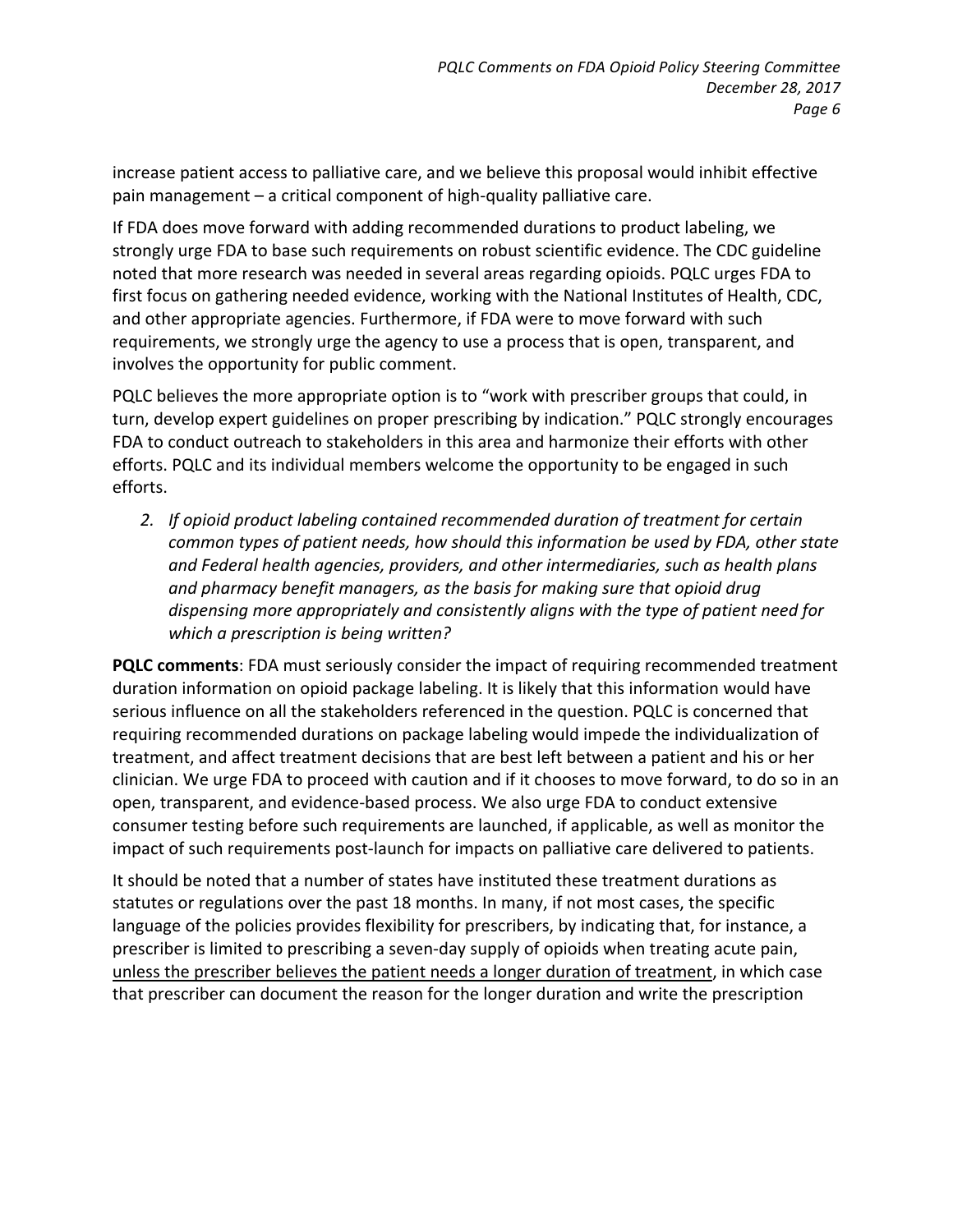accordingly.<sup>15</sup> It is crucial for FDA to enact policies that would preserve this flexibility, which is necessary for clinicians to individualize treatment for their patients.

#### **III.** Requirements for Prescriber Education

In light of recent discussions and new rules being implemented or discussed in certain states, FDA asks for comments on mandating education or training for healthcare professionals who prescribe opioids. FDA specifically refers to a new law in New York state that requires health care professionals who prescribe controlled substances as of July 1, 2017 to register their completion of at least three hours of course work or training in pain management, palliative care, and addiction. $^{16}$ 

FDA specifically asks the following questions:

1. Are there circumstances under which FDA should require some form of mandatory education for health care professionals to ensure that prescribing professionals are *informed about appropriate prescribing and pain management recommendations,* understand how to identify the risk of abuse in individual patients, know how to get patients with a substance use disorder into treatment, and know how to prescribe treatment for—and properly manage—patients with substance use disorders, among other educational goals? Are there other steps FDA could take to educate health care *professionals to ensure that prescribing professionals are informed about appropriate prescribing and pain management recommendations?*

**PQLC comments:** Provider education is an important way to address the opioid overdose epidemic. Educational opportunities or requirements for opioid prescribers are also an opportunity to educate more providers in palliative care. Many front line clinicians receive almost no training in pain/symptom management in their medical education. Therefore, in many instances, continuing education in these areas would not be a supplement, it would be an introduction to the subject. PQLC strongly supports expanding provider education on palliative  $care$  – along with building public awareness and increasing research – which is exemplified in our support of the Palliative Care & Hospice Education and Training Act.<sup>17</sup>

Provider education on pain management should include:

- Conducting a comprehensive pain assessment
- $\bullet$  Matching the drug class to the pain

- Assessing risk for opioid substance use disorder
- Monitoring for opioid efficacy, side effects, and substance use disorder

 $^{15}$  See National Conference of State Legislatures. "Prescribing policies: States confront the opioid epidemic." September 8, 2017. Available at http://www.ncsl.org/research/health/prescribing-policies-states-confront-opioidoverdose-epidemic.aspx<br><sup>16</sup> New York State Department of Health, Mandatory Prescriber Education. Available at

https://www.health.ny.gov/professionals/narcotic/mandatory\_prescriber\_education/.<br><sup>17</sup> See http://patientqualityoflife.org/wp-content/uploads/2017/04/PQLC-PCHETA-Bill-Summary-115th-Congress-

<sup>03.28.2017.</sup>pdf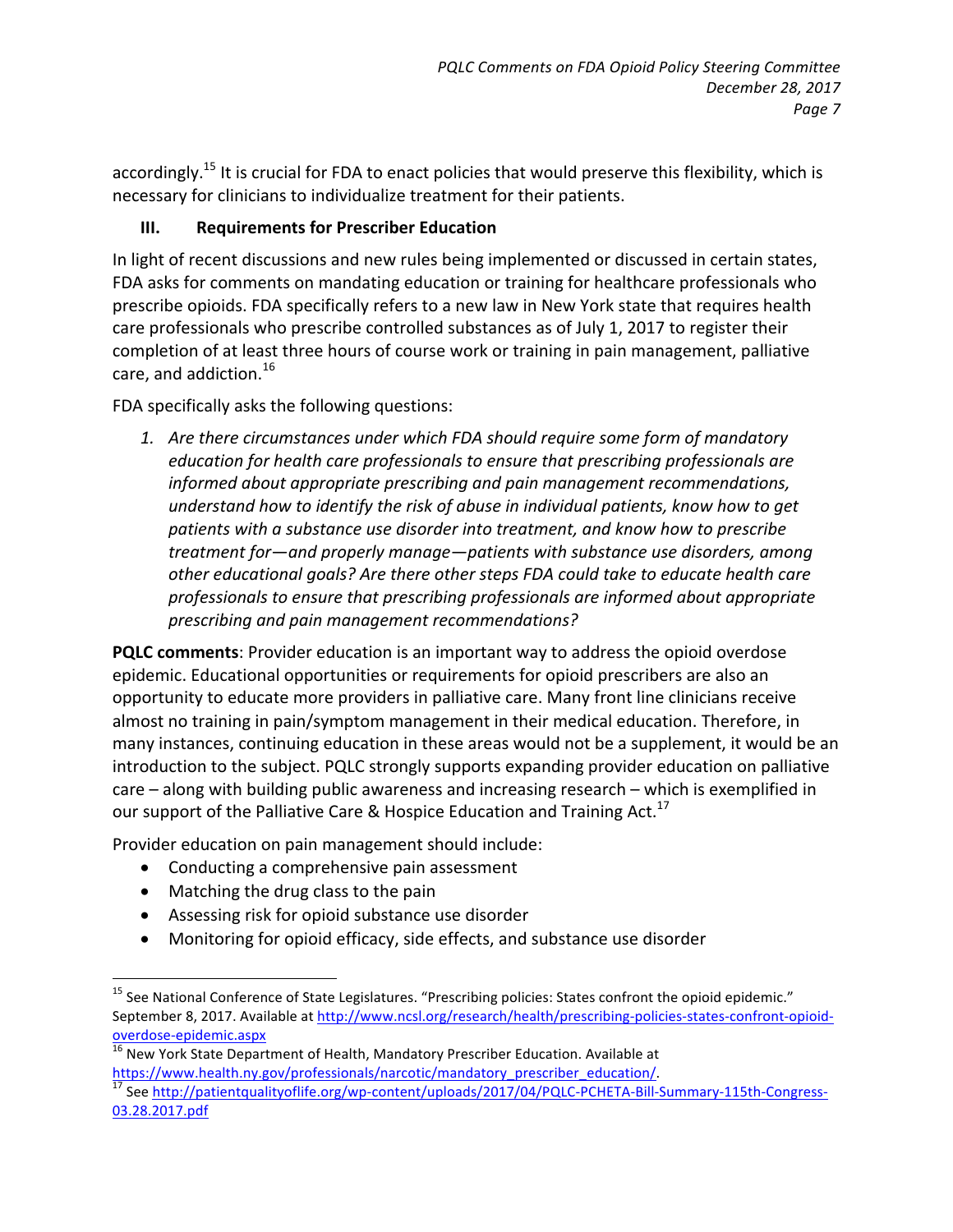- Converting from short-acting to long-acting opioids
- Prescribing practice and opioid conversions
- Managing pain in patients at risk for substance use disorder
- Nonpharmacological approaches to pain management
- Managing polypharmacy in seriously ill patients
- Differences in pain management for acute, chronic, and terminal pain

Many members of the PQLC have created or contributed to existing educational materials and trainings regarding pain management. These materials include:

- American Academy of Hospice and Palliative Medicine's "Opioid Prescribing: Safe Practice, Changing Lives" REMS-compliant webinar<sup>18</sup> and *Essential Practices in Hospice* and Palliative Medicine Vol. 3: Pain Assessment and Management<sup>19</sup>
- Center to Advance Palliative Care's Pain Management Curriculum<sup>20</sup>
- CSU Institute for Palliative Care Advanced Practice Nurse Certificate in Palliative Care course and other self-paced modules $^{21}$
- End-of-Life Nursing Education Consortium's Relias Library of ELNEC Courses<sup>22</sup>
- Hospice & Palliative Care Nurses Association's Advancing Expert Care Shop<sup>23</sup>
- National Coalition of Hospice and Palliative Care's National Consensus Project Clinical Practice Guidelines for Quality Palliative Care<sup>24</sup>

We encourage FDA to consider the materials, trainings, and requirements already created before creating its own materials or requirements, if applicable.

If FDA does not implement requirements for mandatory education, it should consider working with other agencies to use already existing tools to incentivize providers to complete training in palliative care and pain management, including value-based purchasing models and star ratings programs.

2. How might FDA operationalize such a requirement if it were to pursue this policy goal? For example, should mandatory education apply to all prescribing health care professionals, or only a subset of prescribing health care professionals? If only a subset, *how* would FDA construct a framework that focuses mandatory education on only that subset—for example, by requiring mandatory education only for those writing prescriptions for longer durations as opposed to those for very short-term use?

**PQLC comments:** If FDA creates provider education requirements, it is crucial that such requirements do not negatively impact patient access to palliative care. FDA and other

<sup>&</sup>lt;sup>18</sup> See http://aahpm.org/self-study/rems<br><sup>19</sup> See http://aahpm.org/self-study/essentials<br><sup>20</sup> See https://www.capc.org/providers/courses/pain-management-17/<br><sup>21</sup> See https://csupalliativecare.org/wp-content/uploads/Insti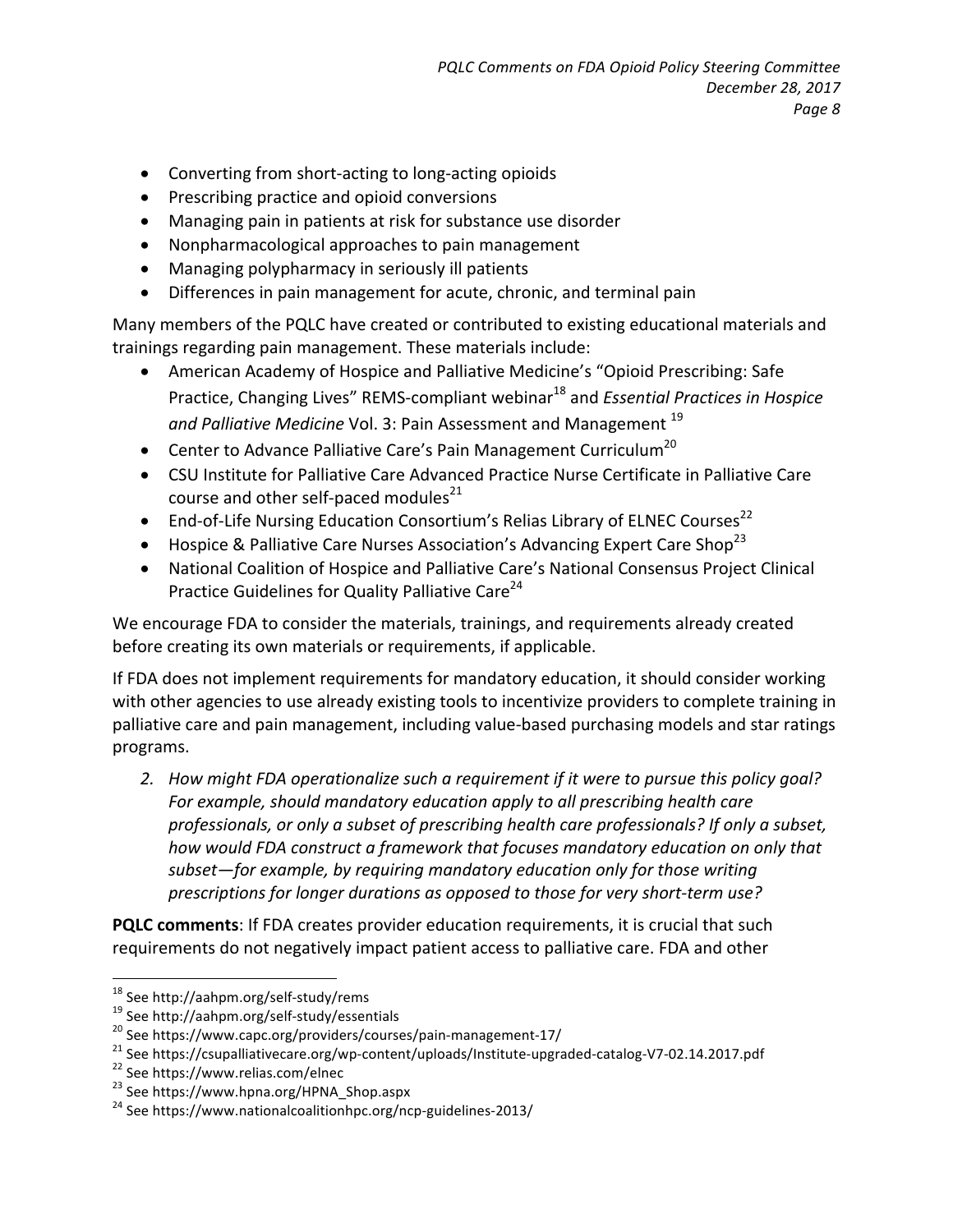stakeholders must closely monitor any requirements to determine how they are impacting treatment access. We are concerned that many surveillance efforts regarding the opioid overdose epidemic seem to focus solely on the efforts' impact on overall prescribing or opioid utilization – not making any distinctions between reductions in access to opioids for patients who truly need them versus patients or users who are not appropriate recipients. FDA and other stakeholders must develop and use more sophisticated evaluative instruments to truly see the impact of education requirements and any other policies that could impact patient access.

## **IV. Additional Matters for Consideration**

FDA invites interested parties to submit additional policy considerations or recommendations for actions that FDA could or should undertake to help the Agency better address the opioid addiction crisis.

**PQLC comments:** PQLC believes there are other policy changes the Opioid Policy Steering Committee should seriously consider to reduce misuse and abuse of opioids without denying access to patients receiving palliative care who need pain treatment. PQLC encourages the committee to consider the following topics:

- Expanding drug take-back programs and locations that allow patients to safely dispose of unused or expired medications. FDA could explore changes to package labeling that provide patients with information about how to safely dispose of medications, and the particular importance of doing so with certain types of medications, including opioids.
- Requiring childproof packaging.
- Requiring drug manufacturers to make opioids available in blister packs for prescriptions of short duration.

#### **Conclusion**

Thank you for the opportunity to submit comments to the FDA Opioid Policy Steering Committee. The Patient Quality of Life Coalition stands ready to work with you and other stakeholders to address the opioid crisis while also ensuring that patients with serious illness maintain access to the treatments they need. If you have any questions, please feel free to contact Keysha Brooks-Coley at Keysha.Brooks-Coley@cancer.org or 202-661-5720.

## Sincerely,

Academy of Integrative Pain Management American Academy of Hospice and Palliative Medicine American Cancer Society Cancer Action Network American Society for Clinical Oncology Association of Oncology Social Work